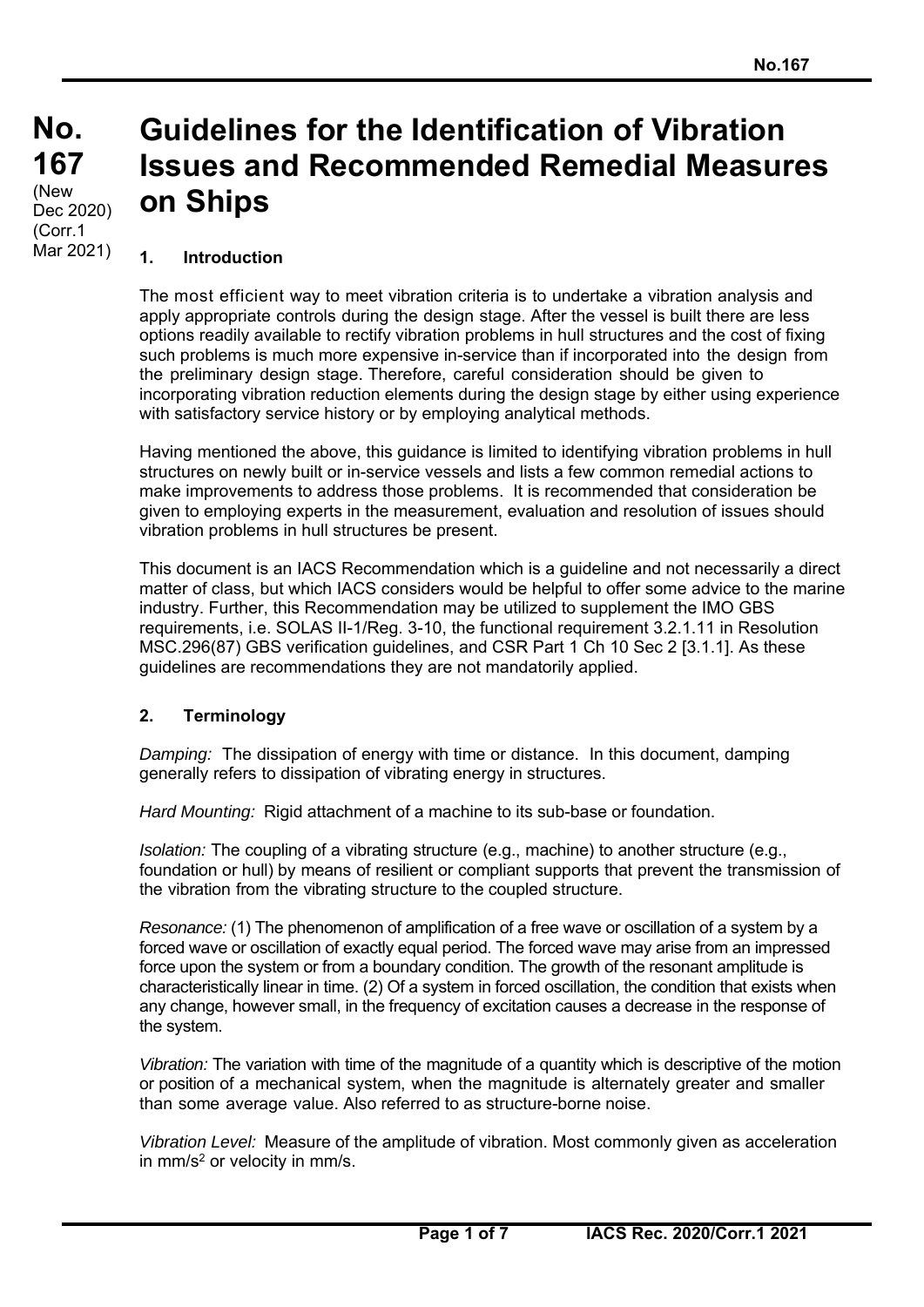# **3. Sources of Vibration**

The most basic forces of interest are those generated by engines, propellers, and shafts. Other common sources of vibration include: gears, screws, thrusters, fans, compressors, pumps, pipes, and valves. Flow generated vibrations may also occur.

3.1 Machinery Excitation – Unbalanced or misaligned machinery, particularly propulsion machinery such as the main propulsion engines, is the major source of excessive vibration and can develop excitation forces in the frequency range of interest for both the equipment and structure in the vicinity of the machinery. These frequencies of excitation match either the rotation rate, or twice the rotation rate.

3.1.1 Diesel Engines – Diesel engines, whether low, medium or high speed – two or four stroke, generate significant force and moment coupled vibration excitation. The diesel firing forces, which depend on rotation rate and the number of cylinders, are impulsive in nature, which causes components of vibration at many harmonics of the firing frequency. Low-speed propulsion diesel engines are typically more of a concern than high-speed diesel engines because their low excitation frequencies are more likely to lie in the range of a hull natural frequency. As a result, diesel engines, and other reciprocating machinery, may develop forces and moments, which are sufficient to create excessive ship vibration. These forces/moments may excite the machinery itself, the ship foundation on which it is attached, the hull girder, or other structures within the vessel.

The excitation of a reciprocating engine can be divided into two parts:

- Unbalanced inertial forces
- Firing forces/moments

 $\overline{a}$ 

The unbalanced inertial forces are associated with the rotating or reciprocal masses. The frequencies of resulting forces are multiples of shaft rotation rate.

A 4- stroke engine has twice as many 'firing' harmonics as a 2- stroke engine. Analytical calculations of diesel engine generated forces are not easily undertaken and should be left to the diesel engine vendor.

3.2 Propulsion and Shafting Excitation – The basic design purpose of the propulsor is to generate steady thrust to the vessel. In addition, this propulsor generates undesired fluctuating dynamic forces and moments due to its operation in a non-uniform wake and due to passage of the blades close to hull and appendages.

3.2.1 Hull Pressure vs. Bearing Forces – Propellers generate two types of fluctuating forces. These are hull pressure forces and bearing forces. The hull pressure originates from the hydro-acoustic pressure variations caused by the passage of a propeller through non-uniform inflow or wake. These hull pressure forces are affected by propeller-hull clearance in the vertical and horizontal directions, by blade loading, and by changes in the local pressure field around the blades.

Bearing forces are caused by fluctuating forces on the blade during a propeller rotation which generate both vertical and horizontal forces on the shaft. These vertical and horizontal forces produce lateral and axial forces and moments on the support bearings and thrust bearing. The frequencies of these forces and moments are the same as for the hull pressure, shaft rate, blade rate, and multiples.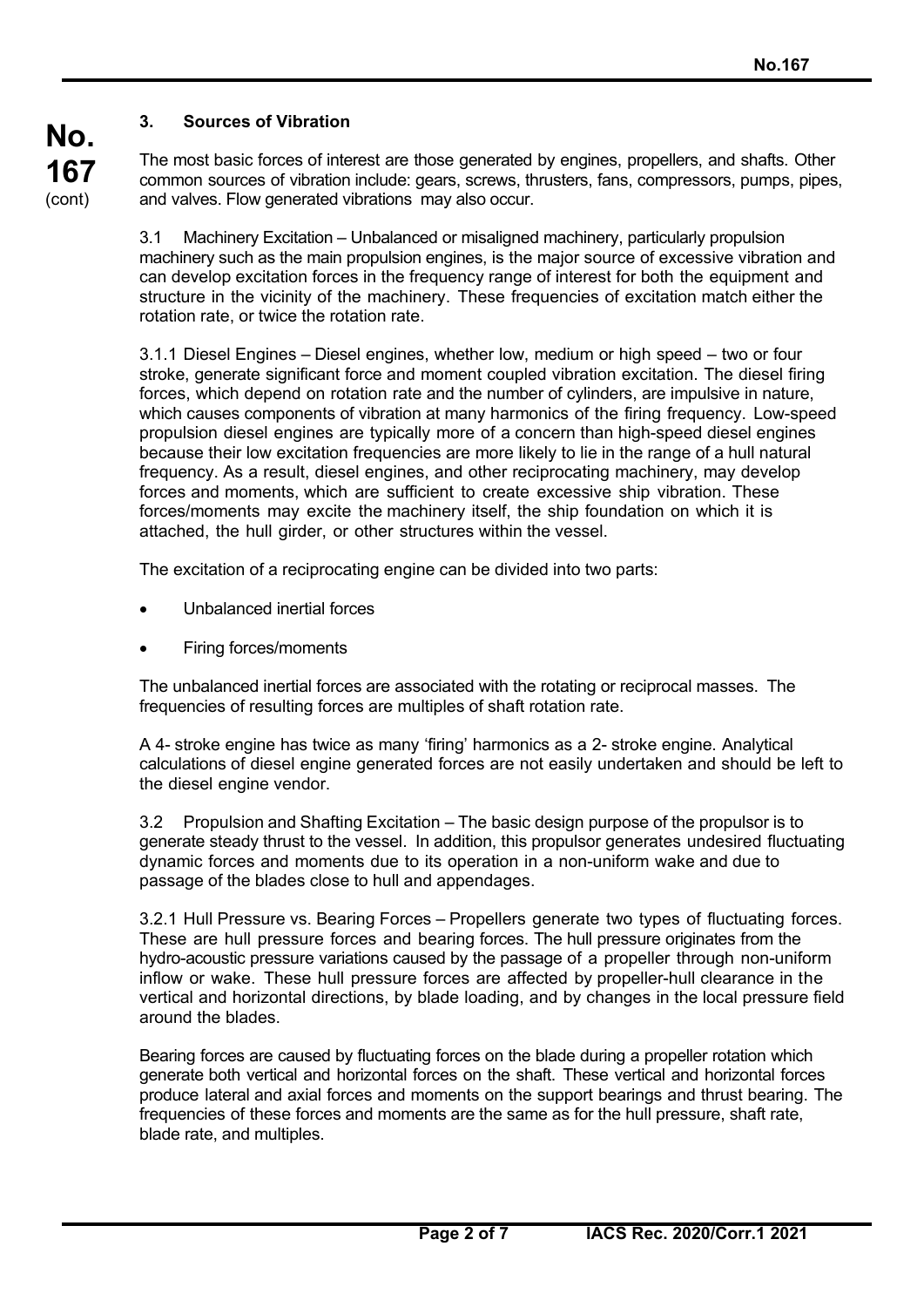The thrust bearing forces provide an excitation to the propulsion system in the longitudinal direction; the fluctuating torque produces shaft torsional vibration. The blade frequency vertical bearing force, when combined with same frequency vertical hull pressures, provides the overall vertical excitation of the hull in the vertical direction. Similarly, the combined horizontal forces excite the hull in the horizontal direction. Dynamic unbalance of any component of the system (propeller, shaft, coupling, gear, and engine) will increase the resulting hull vibration levels.

3.2.2 Cavitation – Where there is the occurrence of cavitation, (the sudden formation and collapse of low-pressure bubbles in liquids by means of mechanical forces, such as those resulting from rotation of a propeller), there is a significant increase in the hull pressure forces. Again, the frequencies of these propeller impacts are shaft rate, blade rate, and  $2 \times$  and  $3 \times$ multiples of the blade rate.

3.2.3 Thrusters – Another significant vibration source may be the bow or stern thruster(s). These units can be located relatively close to accommodations and can cause high vibration. As discussed above for the prime propulsor, inflow and propeller design control the induced vibration levels.

### **4. Structural Response**

Generally, it is important to ensure that the natural frequencies of the fundamental hull girder vibration modes do not coincide with the excitation frequencies from any of the major excitation sources (propellers/main engines). This is normally ensured by global vibration calculations during design stage. However, increased vibration levels caused by hull girder modes excited by machinery or propellers can sometimes be experienced during sea trial or operation. The natural frequencies of the hull girder modes are influenced by the draft, trim and load distribution along the hull girder.

Substructures, like decks, machinery platforms, or the deckhouse, of sufficient mass and flexibility also need to be considered in a vibration-related survey. These substructures have their own natural frequencies, which should not coincide with primary excitation frequencies. The natural frequencies of these substructures are usually higher than that of the whole hull. However local structural elements like plates, bulkheads, parts of the deck, rudders, and machinery platforms may have natural frequencies which are close to the excitation frequencies. Massive equipment installed on platforms may have a large influence on the resulting natural frequency.

#### **5. Vibration Assessment**

 $\overline{a}$ 

If observations regarding vibration are made, it is helpful to remember that vibration levels experienced as "uncomfortable" are normally well below vibration levels necessary to create structural problems.

If found necessary based on vibrations experienced by the surveyor or personnel during the vessel trials or operation, vibration measurements should be considered. Changes in the text plan might be necessary or a test plan should be developed which includes evaluation of relevant measurement locations and vessel operating conditions. This may include measurement positions suitable for describing global vibration behavior of hull girder and deck house, as well as local positions in accommodation and machinery areas. Locations should include the potentially 'worst locations' (e.g., closest to sources or places expected to have maximum vibration).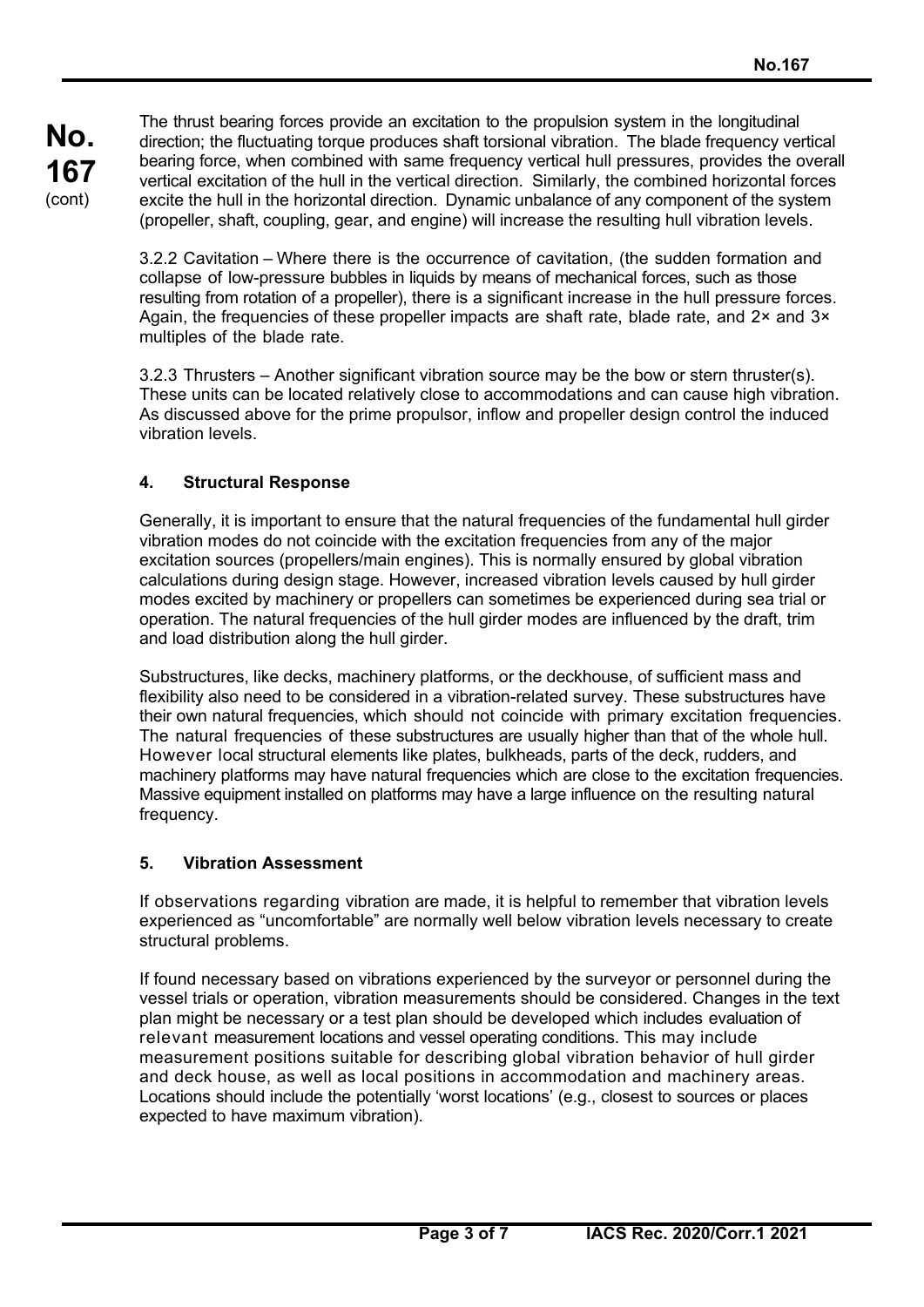Vibrations can in all cases be expected during maneuvering or during operation far outside of normal operation range for the vessel. Such temporarily experienced vibrations are normal and should not be considered problematic.

There are several international standards which address vibration, measurement procedures and evaluation. It is recommended to use the following standards, although not limited to them, as guidelines:

- ISO 20283-5:2016, Mechanical Vibration Measurement of Vibration on Ships Part 5: Guidelines for Measurement, Evaluation and Reporting of Vibration with Regard to Habitability on Passenger and Merchant Ships
- ISO 8041:2005, Human Response to Vibration Measuring Instrumentation
- ISO 5348:1998, Mechanical Vibration and Shock Mechanical Mounting of **Accelerometers**
- ISO 20283-2:2008, Mechanical Vibration Measurement of Vibration on Ships Part 2: Measurement of Structural Vibration

### **6. Measurements**

 $\overline{a}$ 

The following summarizes some typical measurement types that may be relevant in case of severe vibrations. For all vibration related issues where measurements are considered, it is important that a proper measurement procedure is established by personnel with vibration expertise.

6.1 Global Structures – If vibrations are of a global nature, e.g. longitudinal vibrations in the deck house, it may be relevant to carry out measurements to establish the vibration behavior of the hull girder or deck house. Reference is made to ISO 20283-2.

6.2 Local Structures – Local structure includes plates and stiffened panels in deck or bulkheads. For local deck areas in the accommodation vibrations are normally only a problem for human comfort. This is further discussed in Recommendation 132. Reference is also made to ISO 20283-5. Vibrations in plates or panels in way of bulkheads, e.g. tank boundaries, can be a cause of structural damage.

If severe or critical local vibration exists, vertical, transverse, and/or longitudinal measurements are taken at the suspect location in order to determine the need for corrective measures. If the problem is established as highly localized resonant vibration of plating panels, piping, etc., then the vibration survey likely needs to go no further. It is usually obvious in such cases how natural frequency changes, through local stiffening, can be effectively accomplished to eliminate the local resonant conditions.

6.3 Semi-global structure – If vibrations are of a semi global nature, e.g. including an entire deck or coupling between decks, vertical and transverse vibration bending shape measurements can be taken using a significant number of points necessary to determine the mode shapes at low frequencies while avoiding local resonances. These types of measurements are made by use of a reference transducer at the stern along with a portable transducer. Torsional modes may require phased deck-edge measurements.

6.4 Vibration source measurements – Some of the following measurements may be relevant investigating the source of any excessive structural vibrations in hull or accommodation areas. Often measurements of machinery vibration or propeller pressure pulses are taken simultaneously with measurements of relevant structural positions. In cases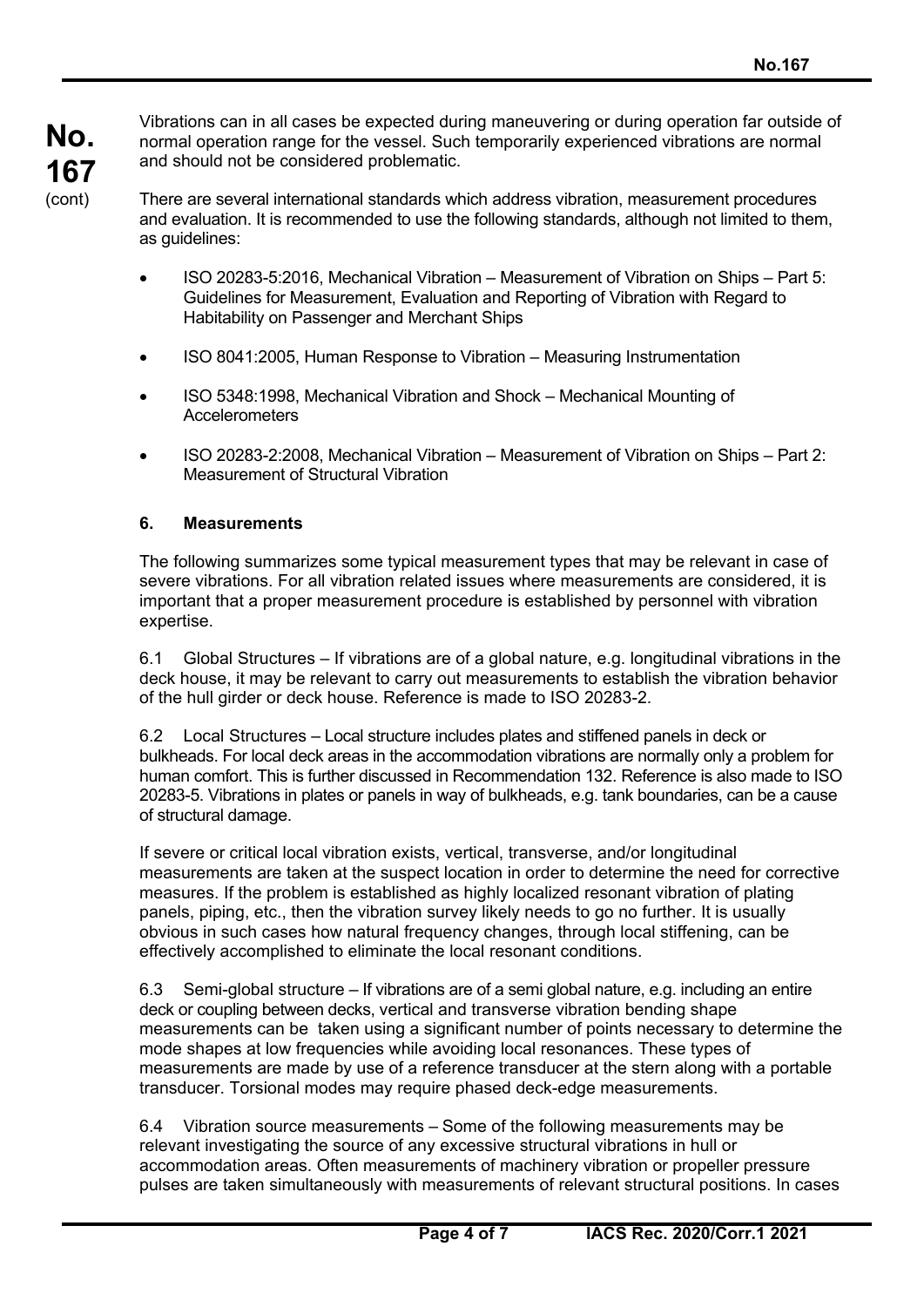**No. 167**  (cont)

with variable rpm on relevant machinery or propellers, such measurements are normally carried out as a run-up.

6.4.1 Local Machinery and Equipment – Vertical, transverse and/or longitudinal measurements are taken on non-rotating parts of the machinery where there is evidence of large vibration amplitudes. Types of machinery and equipment include diesel generator, electric motors, air compressors, ballast pumps, etc. Vibration measurements are normally taken at the bearing position and /or foundation.

6.4.2 Shell Near Propeller – If necessary, the measurements of hull surface pressure are taken in order to confirm design estimates, to obtain design data or to investigate hull pressure forces or potential cavitation problems.

To minimize the effect of plate vibration, all transducers in the hull plating are located as close as possible to adjacent frames or partial bulkheads.

6.4.3 Main Engine and Thrust Bearing –, Vertical, transverse, and longitudinal measurements are taken in order to determine the need for corrective measures. In some cases, measurements to establish an operational deflection shape (ODS) of the engine can be relevant. ODS measurements are carried out either with simultaneous measurement with numerous fixed sensors or more commonly with one fixed sensor and one or more roaming sensors. Such measurements are time consuming and with high demand to equipment and postprocessing tools. However, they may be a helpful tool for troubleshooting cases.

6.4.4 Lateral Shaft Vibration – If this measurement is conducted, vertical and transverse vibration measurements are made on the shaft. Additional measurement points may be taken. These measurements are made throughout the normal operational range of the ship.

In order to eliminate possible error, shaft run-out is checked by rotating the shaft by the turning gear and recording the first-order signal. This signal is phased, and the shaft vibration measurement corrected accordingly.

6.4.5 Torsional Shaft Vibration – If this measurement is conducted, torsional vibration measurements are taken either at the free end of the propulsion machinery, using a suitable torsional vibration transducer, and/or on the main shafting, using strain gauges. Alternatively, depending on the system characteristics, a mechanical torsiograph, driven from a suitable position along the shafting or free end, may be used for this purpose.

### **7. Remedial Measures**

 $\overline{a}$ 

A foundation for critical vibration sources (e.g., large reciprocating machinery) typically is fitted with a thick foundation top plate, stiff floors, and local gussets between these two members in way of attachment points in order to provide damping of the vibratory forces. This is true whether the machinery is isolation mounted or not.

7.1 General Approach – The test report should describe the operating conditions for measurements, including weather, sea state, speed, rpm, water depth under keel, and other pertinent data. The report should show the locations of measurements and overall rms value in mm/s or mm/s<sup>2</sup>. For additional information the spectrum and/or single peak level with corresponding frequency could also be recorded. As the vibration control treatment designs evolve, drawings and other design information should be reviewed by one familiar with the design of treatments to verify that the treatment design adequately reflects vibrational considerations mentioned in the report.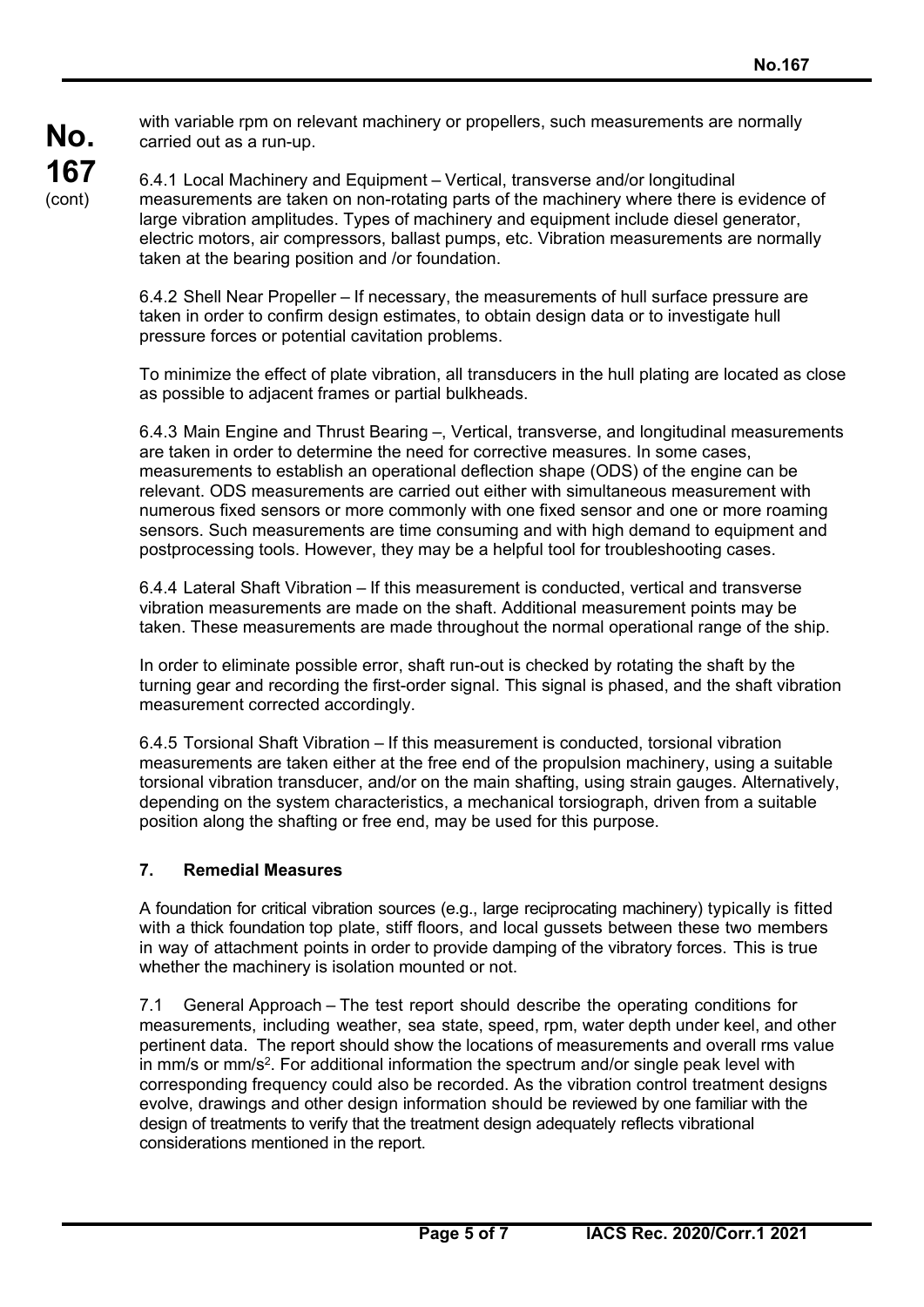**No. 167**  (cont)

 $\overline{a}$ 

Just as in developing a vibration-sufficient ship design, there exist three possibilities for correcting a vibration-deficient one in normal practice:

- *i*) Reduce vibratory excitation
- *ii)* Change natural frequencies to avoid resonance
- *iii*) Change exciting frequencies to avoid resonance.

Most of the excessive diesel engine excited hull vibration can usually be corrected by the following provisions:

- *i)* Mechanical or electrical moment compensators against engine external moments, or
- *ii)* Engine lateral stays of weld, hydraulic or friction type against engine lateral vibration, or
- *iii)* Axial damper against crank shaft vibration, or
- *iv)* Dynamic absorber against fore-and-aft vibration of deckhouse.

The detail information necessary for the installations of above provisions is typically provided by engine or equipment manufacturers.

7.2 Structural Modifications – The most cost-effective approach for eliminating structural resonances is usually to shift natural frequencies through structural modifications such as adding panel stiffeners.

7.3 Propeller or wake modifications – For cases where the pressure pulses or shaft forces from the propellers are the source of excessive vibrations, it may be a solution to modify the propeller design or to manipulate the wake in order to reduce the excitation forces.

7.4 Machinery modifications – For vibration caused by unbalanced or misaligned machinery, the 'treatment' in these cases is to correct the mechanical problem. This represents another basic design function often carried out by the equipment vendor, who usually takes responsibility for the proper selection of vibration dampers, torsional couplings, and flexible shaft couplings.

7.4.1 Top stays - For vibration caused by e.g. main engine H-moment, the solution may be to add (or in some cases remove) top stays. Active top-stays can in some special cases be relevant.

7.4.2 Moment compensator – The excitation by main engine forces can in many cases be limited by installation of a moment compensator. This can be a solution for both 1st order, 2nd order, H-moment and X-moment excitation.

7.4.3 Resilient Mounts – If there is no inherent mechanical problem, resilient mounts may provide some abatement. However, isolation mounting provides no vibration reduction below the systems natural frequency and may amplify the vibration in the vicinity of the system resonance. Resilient mounts need careful design for two reasons. Vibration levels of the machinery itself are actually higher on resilient mounts than that if the machinery is hard mounted. Another concern is that the excitation frequencies of the machinery should not coincide with isolation system's natural frequencies. To avoid such a coincidence, the selection of the resilient mounts should be made with consultation of experts or the equipment manufacturer accompanied with calculations of natural frequencies of a 'machinery-resilient mount' system (six degrees of freedom calculations). The lower the